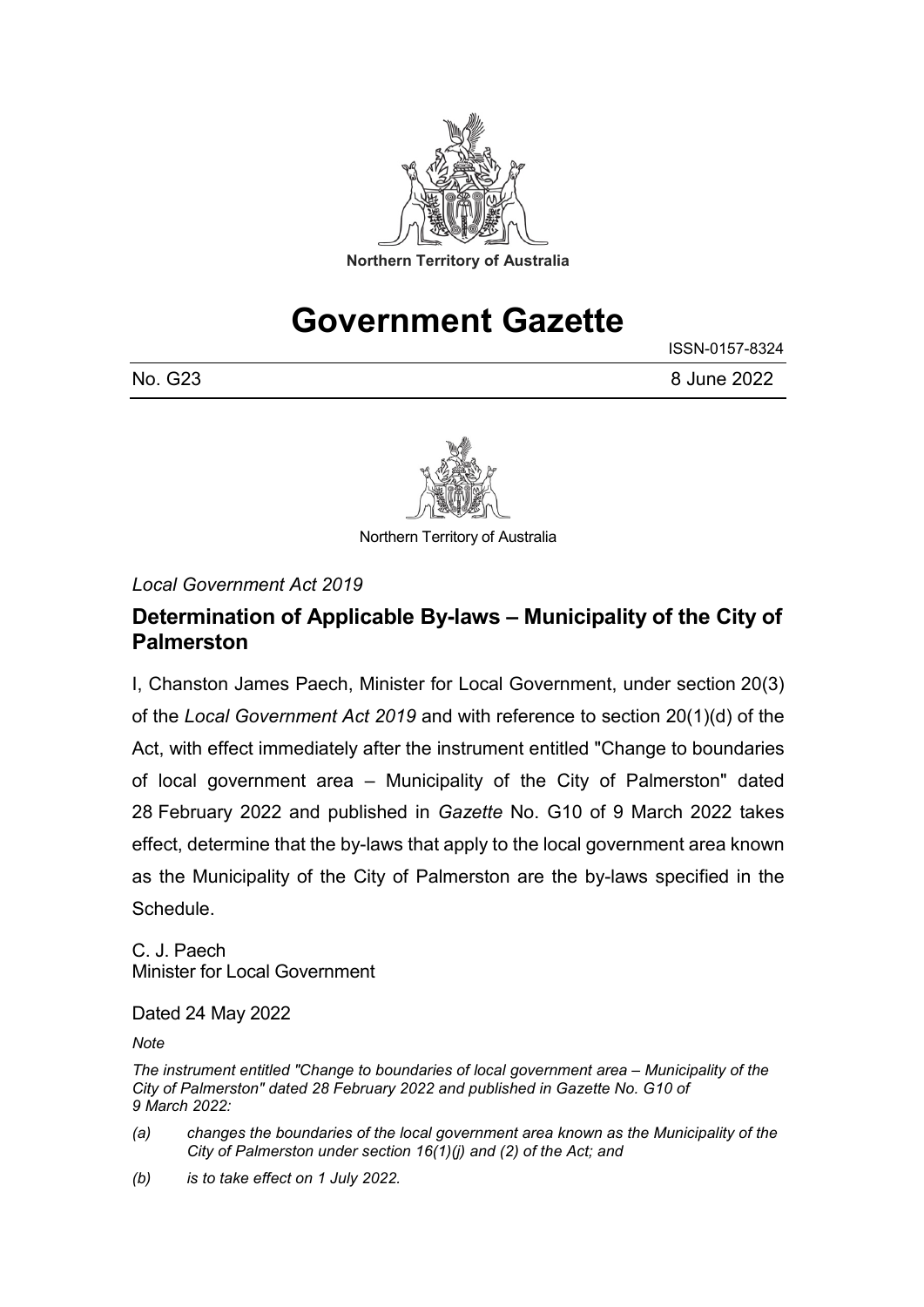#### **Schedule**

*Palmerston (Animal Management) By-laws 1999 Palmerston (Charges) By-laws 1994 Palmerston (Procedures for Meetings) By-laws 2003 Palmerston (Public Places) By-laws 2001 Palmerston (Signs, Hoardings and Advertising) By-laws 1999*

Northern Territory of Australia

*Weeds Management Act 2001*

#### **Amendment of Weed Management Plan for Neem (***Azadirachta Indica***)**

I, Lauren Jane Moss, Minister for Environment, Climate Change and Water Security under section 12(5) of the *Weeds Management Act 2001*, give notice of an amendment to the 'Weed Management Plan for Neem (*Azadirachta indica*) 2015'.

\_\_\_\_\_\_\_\_\_\_\_\_\_\_\_\_\_\_\_\_\_\_\_\_\_\_\_\_\_\_\_\_\_\_\_\_\_\_\_\_\_\_\_\_\_\_\_\_\_\_\_\_\_\_\_\_\_\_\_\_\_\_\_\_\_\_\_\_\_\_\_\_\_\_\_

The reason for the amendment is to simplify the plan and refine the management requirements to reflect enforceable requirements that must be met to secure compliance under the Act.

Dated 2 June 2022

L. J. Moss

Minister for Environment, Climate Change and Water Security

*Notes*

*The 'Weed Management Plan for Neem* (*Azadirachta indica*) 2015*' was approved by Instrument dated 15 July 2015 and published in Gazette No. S78 of 16 July 2015.* 

*As a result of the amendments, the 'Weed Management Plan for Neem (Azadirachta indica) 2015' will be known as the 'Weed Management Plan for Neem 2015 - 2025 (2022 Revision)'.* 

\_\_\_\_\_\_\_\_\_\_\_\_\_\_\_\_\_\_\_\_\_\_\_\_\_\_\_\_\_\_\_\_\_\_\_\_\_\_\_\_\_\_\_\_\_\_\_\_\_\_\_\_\_\_\_\_\_\_\_\_\_\_\_\_\_\_\_\_\_\_\_\_\_\_\_